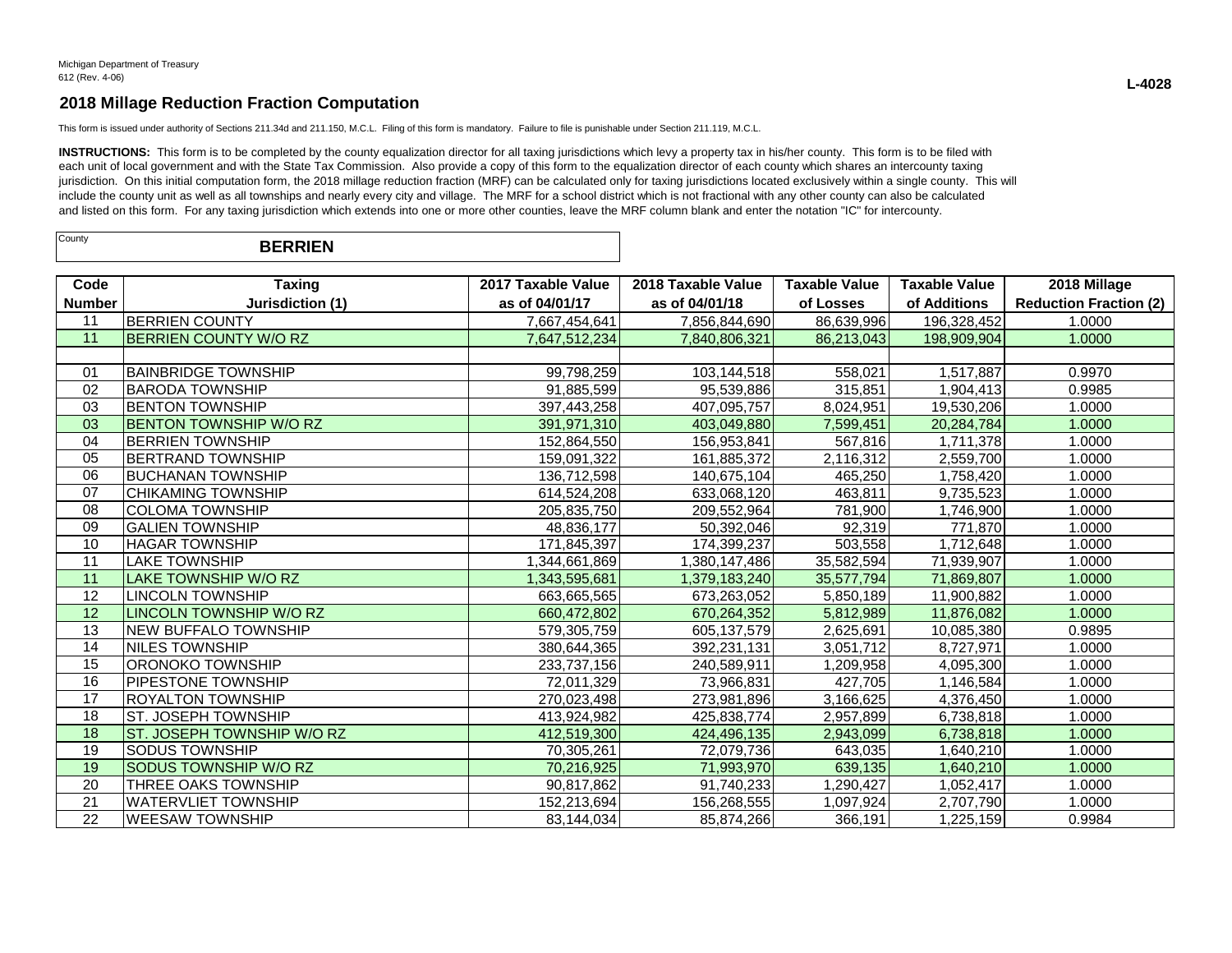This form is issued under authority of Sections 211.34d and 211.150, M.C.L. Filing of this form is mandatory. Failure to file is punishable under Section 211.119, M.C.L.

INSTRUCTIONS: This form is to be completed by the county equalization director for all taxing jurisdictions which levy a property tax in his/her county. This form is to be filed with each unit of local government and with the State Tax Commission. Also provide a copy of this form to the equalization director of each county which shares an intercounty taxing jurisdiction. On this initial computation form, the 2018 millage reduction fraction (MRF) can be calculated only for taxing jurisdictions located exclusively within a single county. This will include the county unit as well as all townships and nearly every city and village. The MRF for a school district which is not fractional with any other county can also be calculated and listed on this form. For any taxing jurisdiction which extends into one or more other counties, leave the MRF column blank and enter the notation "IC" for intercounty.

| County<br><b>BERRIEN</b> |  |  |
|--------------------------|--|--|
|--------------------------|--|--|

| Code          | <b>Taxing</b>                    | 2017 Taxable Value | 2018 Taxable Value | <b>Taxable Value</b> | <b>Taxable Value</b> | 2018 Millage                  |
|---------------|----------------------------------|--------------------|--------------------|----------------------|----------------------|-------------------------------|
| <b>Number</b> | Jurisdiction (1)                 | as of 04/01/17     | as of 04/01/18     | of Losses            | of Additions         | <b>Reduction Fraction (2)</b> |
|               |                                  |                    |                    |                      |                      |                               |
| 50            | <b>BENTON HARBOR CITY</b>        | 118,162,507        | 110,018,936        | 4,975,843            | 9,188,549            | 1.0000                        |
| 50            | <b>BENTON HARBOR CITY W/O RZ</b> | 116,027,517        | 109,841,239        | 5,139,390            | 11,110,323           | 1.0000                        |
| 56            | <b>BRIDGMAN CITY</b>             | 104,325,357        | 107,523,220        | 534,861              | 751,575              | 0.9925                        |
| 56            | <b>BRIDGMAN CITY W/O RZ</b>      | 103,834,257        | 107,058,720        | 534,861              | 751,575              | 0.9921                        |
| 58            | <b>BUCHANAN CITY</b>             | 85,874,433         | 86,920,971         | 848,697              | 1,103,123            | 1.0000                        |
| 60            | <b>COLOMA CITY</b>               | 34, 128, 723       | 33,499,775         | 1,580,908            | 387,000              | 1.0000                        |
| 60            | <b>COLOMA CITY W/O RZ</b>        | 34,002,397         | 33,370,797         | 1,580,908            | 387,000              | 1.0000                        |
| 62            | <b>NEW BUFFALO CITY</b>          | 224,808,880        | 230,598,953        | 399,814              | 2,355,128            | 1.0000                        |
| 70            | NILES CITY                       | 185,156,805        | 185,491,492        | 2,827,579            | 2,232,073            | IC.                           |
| 76            | ST. JOSEPH CITY                  | 454,604,354        | 471,944,088        | 2,960,001            | 11,473,391           | 1.0000                        |
| 76            | ST. JOSEPH CITY W/O RZ           | 448,639,280        | 466,114,122        | 2,855,701            | 11,473,391           | 1.0000                        |
| 78            | <b>WATERVLIET CITY</b>           | 27,101,090         | 27,020,960         | 352,554              | 251,800              | 1.0000                        |
|               |                                  |                    |                    |                      |                      |                               |
| 30            | <b>BARODA VILLAGE</b>            | 17,290,813         | 18,295,139         | 165,514              | 817,500              | 1.0000                        |
| 32            | <b>BERRIEN SPRINGS VILLAGE</b>   | 44,212,912         | 45,392,975         | 275,573              | 1,157,100            | 1.0000                        |
| 34            | <b>EAU CLAIRE VILLAGE</b>        | 10,865,425         | 11,143,475         | 33,327               | 383,113              | 1.0000                        |
| 37            | <b>GALIEN VILLAGE</b>            | 8,442,520          | 8,997,547          | 21,372               | 334,400              | 0.9925                        |
| 39            | <b>GRAND BEACH VILLAGE</b>       | 126,984,630        | 132,557,389        | 266,028              | 2,436,081            | 0.9943                        |
| 41            | <b>MICHIANA VILLAGE</b>          | 70,370,216         | 73,942,069         | 116,482              | 963,321              | 0.9829                        |
| 43            | SHOREHAM VILLAGE                 | 60,682,101         | 63,354,925         | 40,780               | 895,600              | 0.9913                        |
| 45            | STEVENSVILLE VILLAGE             | 40,414,123         | 38,958,066         | 1,344,278            | 532,160              | 1.0000                        |
| 45            | STEVENSVILLE VILLAGE W/O RZ      | 39,666,977         | 38,269,466         | 1,337,478            | 532,160              | 1.0000                        |
| 47            | THREE OAKS VILLAGE               | 38,538,526         | 38,501,000         | 488,651              | 670,650              | 1.0000                        |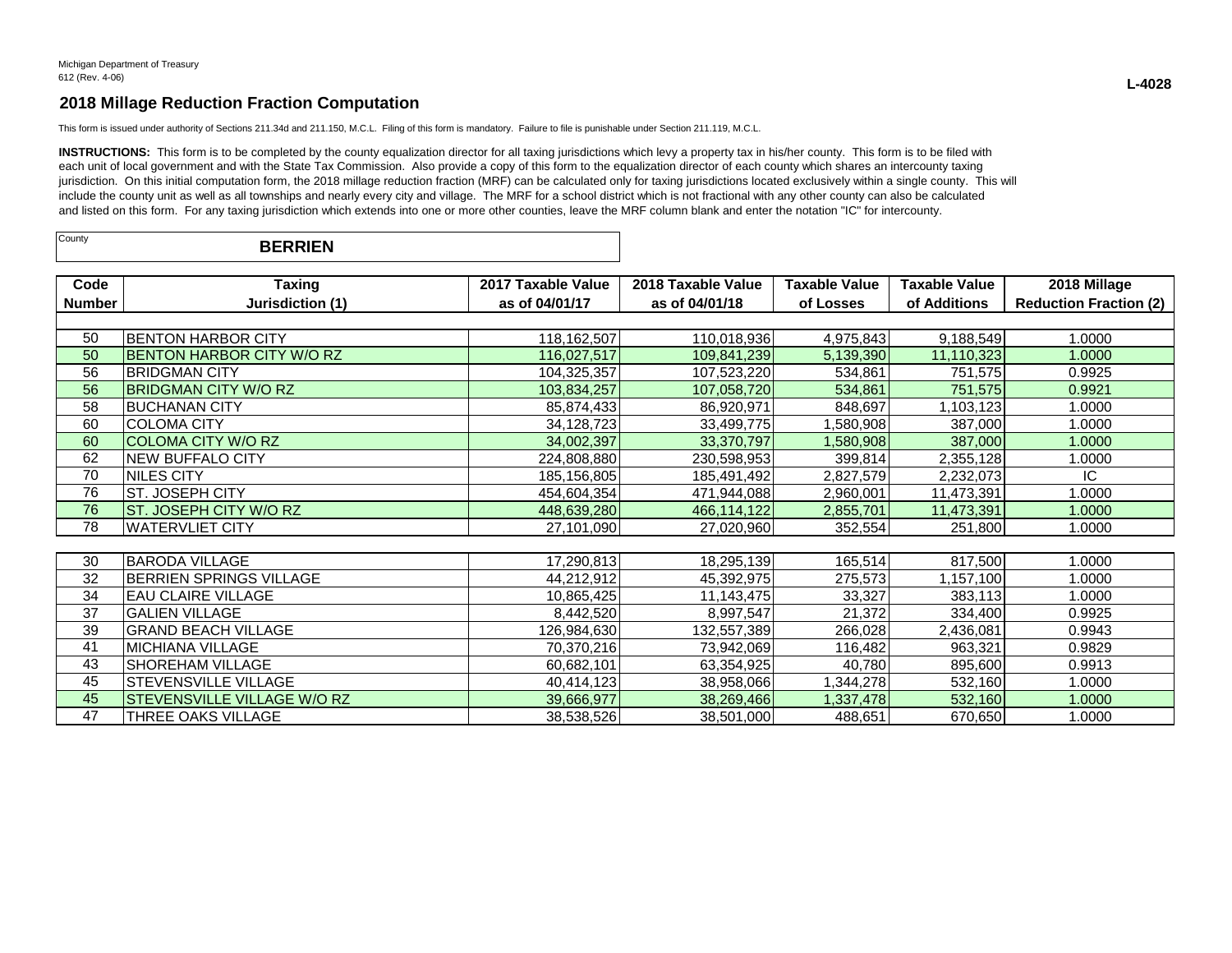This form is issued under authority of Sections 211.34d and 211.150, M.C.L. Filing of this form is mandatory. Failure to file is punishable under Section 211.119, M.C.L.

INSTRUCTIONS: This form is to be completed by the county equalization director for all taxing jurisdictions which levy a property tax in his/her county. This form is to be filed with each unit of local government and with the State Tax Commission. Also provide a copy of this form to the equalization director of each county which shares an intercounty taxing jurisdiction. On this initial computation form, the 2018 millage reduction fraction (MRF) can be calculated only for taxing jurisdictions located exclusively within a single county. This will include the county unit as well as all townships and nearly every city and village. The MRF for a school district which is not fractional with any other county can also be calculated and listed on this form. For any taxing jurisdiction which extends into one or more other counties, leave the MRF column blank and enter the notation "IC" for intercounty.

| County<br><b>BERRIEN</b> |  |
|--------------------------|--|
|--------------------------|--|

| Jode          | <b>Taxino</b> | 2017<br>Value<br><b>Faxable</b> | 2018<br>Taxable<br>Value | Value<br><b>Taxable</b> | Value<br><b>Taxable</b> | 3 Millage<br>2018                      |
|---------------|---------------|---------------------------------|--------------------------|-------------------------|-------------------------|----------------------------------------|
| <b>Number</b> | Jurisdiction  | .04/01/1<br>. .                 | 04/01/18                 | _osses                  | <b>Additions</b><br>от  | $\sim$<br>Ernetier<br><b>Reduction</b> |

(1) See "New Instructions for Local School Districts" contained in the instructions for L-4025.

(2) If this calculation results in a number greater than 1.0000, enter 1.0000.

| 111010 BENTON HARBOR SCHOOLS--ALL               | 702,139,767   | 706,926,752   | 14,385,398 | 30,838,718 | 1.0000                |
|-------------------------------------------------|---------------|---------------|------------|------------|-----------------------|
| 11010 BENTON HARBOR SCHOOLS--ALL W/O RZ         | 694,444,493   | 702.617.412   | 14,119,545 | 33,515,070 | 1.0000                |
| 111240 BERRIEN SPRINGS SCHOOLS--ALL             | 356,566,849   | 366,731,755   | 1,743,410  | 5,302,678  | 1.0000                |
| 11210 BRANDYWINE SCHOOLS--ALL                   | 201,282,204   | 206,876,414   | 2,445,709  | 5,867,351  | IC                    |
| 11340 BRIDGMAN SCHOOLS--ALL                     | ,430,747,958  | ,468,644,447  | 36,131,430 | 72,288,882 | 1.0000                |
| 11340 BRIDGMAN SCHOOLS--ALL W/O RZ              | 1,429,190,670 | 1,467,215,701 | 36,126,630 | 72,218,782 | 1.0000                |
| 11310 BUCHANAN SCHOOLS--ALL                     | 365,100,633   | 373,114,354   | 3,426,678  | 5,318,343  | 1.0000                |
| l11330 COLOMA SCHOOLS--ALL                      | 385,923,904   | 391,883,879   | 2,696,805  | 4,017,100  | IC                    |
| 11330 COLOMA SCHOOLS--ALL W/O RZ                | 385,797,578   | 391,754,901   | 2,696,805  | 4,017,100  | IС                    |
| 111250 EAU CLAIRE SCHOOLS--ALL                  | 110,435,980   | 113,324,623   | 581,282    | 1,840,364  | ΙC                    |
| 11034 & 11311 GALIEN SCHOOLS -- ALL (DEBT ONLY) | 105,382,301   | 109,051,242   | 221,739    | ,465,270   | for debt purpose only |
| 11030 LAKESHORE SCHOOLS--ALL                    | 782,040,182   | 794,559,281   | 6,228,189  | 12,834,095 | 1.0000                |
| 11030 LAKESHORE SCHOOLS--ALL W/O RZ             | 778,847,419   | 791,560,581   | 6,190,989  | 12,809,295 | 1.0000                |
| 11200 NEW BUFFALO SCHOOLS--ALL                  | 904,349,827   | 938, 154, 127 | 3,044,290  | 13,062,535 | 0.9947                |
| 11300 NILES SCHOOLS--ALL                        | 405,373,110   | 412,872,605   | 3,430,382  | 5,694,093  | IC                    |
| 11830 RIVER SCHOOLS--ALL                        | 6,927,191     | 7,113,417     | 4,300      | 121,000    | 1.0000                |
| 111033 RIVER VALLEY SCHOOLS--ALL                | 758,025,407   | 779,852,249   | 2,226,824  | 12,390,642 | 1.0000                |
| 11670 RIVERSIDE SCHOOLS--ALL                    | 14,878,582    | 15,428,984    | 123,234    | 264,600    | 0.9935                |
| l11020 ST. JOSEPH SCHOOLS--ALL                  | 1,008,740,325 | 1,040,535,927 | 8,579,577  | 22,911,754 | 1.0000                |
| 11020 ST. JOSEPH SCHOOLS--ALL W/O RZ            | 1,001,369,569 | 1,033,363,322 | 8,460,477  | 22,911,774 | 1.0000                |
| 11320 WATERVLIET SCHOOLS--ALL                   | 230,510,677   | 236,296,996   | 1,592,488  | 3,576,145  | IC                    |
|                                                 |               |               |            |            |                       |
| 14020 DOWAGIAC SCHOOLS--ALL                     | 3,447,226     | 3,549,432     | 0          | 4,620      | ΙC                    |
| 80040 COVERT SCHOOLS--ALL                       | 964,819       | 979,448       |            |            | IC                    |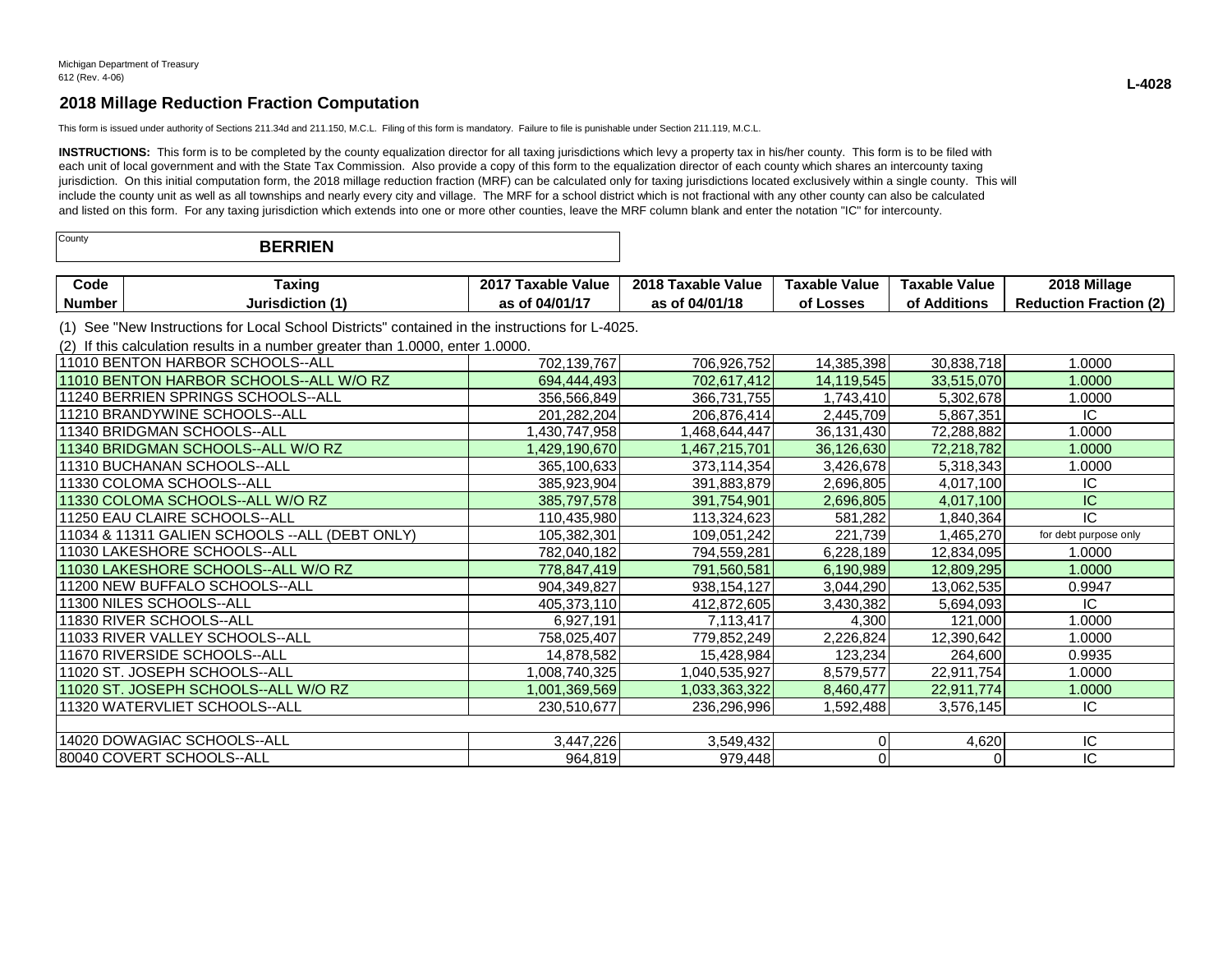This form is issued under authority of Sections 211.34d and 211.150, M.C.L. Filing of this form is mandatory. Failure to file is punishable under Section 211.119, M.C.L.

INSTRUCTIONS: This form is to be completed by the county equalization director for all taxing jurisdictions which levy a property tax in his/her county. This form is to be filed with each unit of local government and with the State Tax Commission. Also provide a copy of this form to the equalization director of each county which shares an intercounty taxing jurisdiction. On this initial computation form, the 2018 millage reduction fraction (MRF) can be calculated only for taxing jurisdictions located exclusively within a single county. This will include the county unit as well as all townships and nearly every city and village. The MRF for a school district which is not fractional with any other county can also be calculated and listed on this form. For any taxing jurisdiction which extends into one or more other counties, leave the MRF column blank and enter the notation "IC" for intercounty.

| County | <b>BERRIEN</b> |  |
|--------|----------------|--|
|--------|----------------|--|

| Code                     | Taxing                       | 2017 Taxable Value | 2018 Taxable Value | <b>Taxable Value</b> | Taxable Value | 2018 Millage                  |
|--------------------------|------------------------------|--------------------|--------------------|----------------------|---------------|-------------------------------|
| Number                   | Jurisdiction (1)             | as of 04/01/17     | as of 04/01/18     | of Losses            | of Additions  | <b>Reduction Fraction (2)</b> |
|                          |                              |                    |                    |                      |               |                               |
| --                       | <b>BRESA</b>                 | 7,663,042,596      | 7,852,315,810      | 86,639,996           | 196,323,832   | ΙC                            |
| $\overline{\phantom{m}}$ | <b>IBRESA W/O RZ</b>         | 7,643,100,189      | 7,836,277,441      | 86,213,043           | 198,905,284   | IС                            |
| $-$                      | LEWIS CASS ISD               | 3,447,226          | 3,549,432          |                      | 4,620         | IC                            |
| $-$                      | IVAN BUREN ISD               | 964,819            | 979,448            |                      |               | ΙC                            |
| $\overline{\phantom{a}}$ | <b>LAKE MICHIGAN COLLEGE</b> | 7,667,454,641      | 7,856,844,690      | 86,639,996           | 196,328,452   | IC                            |
| $- -$                    | LAKE MICHIGAN COLLEGE W/O RZ | 7,647,512,234      | 7,840,806,321      | 86,213,043           | 198,909,904   | IC.                           |
|                          |                              |                    |                    |                      |               |                               |
| $\overline{\phantom{a}}$ | IBERRIEN SPRINGS LIBRARY     | 233,737,156        | 240,589,911        | 1,209,958            | 4,095,300     | 1.0000                        |
| --                       | IBUCHANAN LIBRARY            | 309,457,476        | 315,409,529        | 3,368,058            | 4,656,643     | 1.0000                        |
| --                       | <b>COLOMA LIBRARY</b>        | 239,964,473        | 243,052,739        | 2,362,808            | 2,133,900     | 1.0000                        |
| $\overline{\phantom{m}}$ | <b>COLOMA LIBRARY W/O RZ</b> | 239,838,147        | 242,923,761        | 2,362,808            | 2,133,900     | 1.0000                        |
| $\overline{\phantom{a}}$ | <b>DOWAGIAC LIBRARY</b>      | 2,585,355          | 2,668,819          |                      | 3,900         | IC                            |
| $-$                      | <b>EAU CLAIRE LIBRARY</b>    | 224,875,879        | 230,920,672        | 995,521              | 2,857,962     | 1.0000                        |
| $\overline{\phantom{a}}$ | NEW BUFFALO LIBRARY          | 804,114,639        | 835,736,532        | 3,025,505            | 12,440,508    | 0.9935                        |
| $\overline{\phantom{a}}$ | NILES LIBRARY                | 524.020.640        | 534,419,966        | 5,758,391            | 9,987,944     | IC                            |
| $\overline{\phantom{a}}$ | IST. JOSEPH CITY DDA         | 26,381,625         | 26,490,121         | 211,751              | 111,700       | 1.0000                        |
| $\overline{\phantom{a}}$ | IST JOSEPH RUBBISH           | 413,924,982        | 425,838,774        | 2,957,899            | 6,738,818     | 1.0000                        |
| --                       | ST JOSEPH RUBBISH W/O RZ     | 412,519,300        | 424,496,135        | 2,943,099            | 6,738,818     | 1.0000                        |